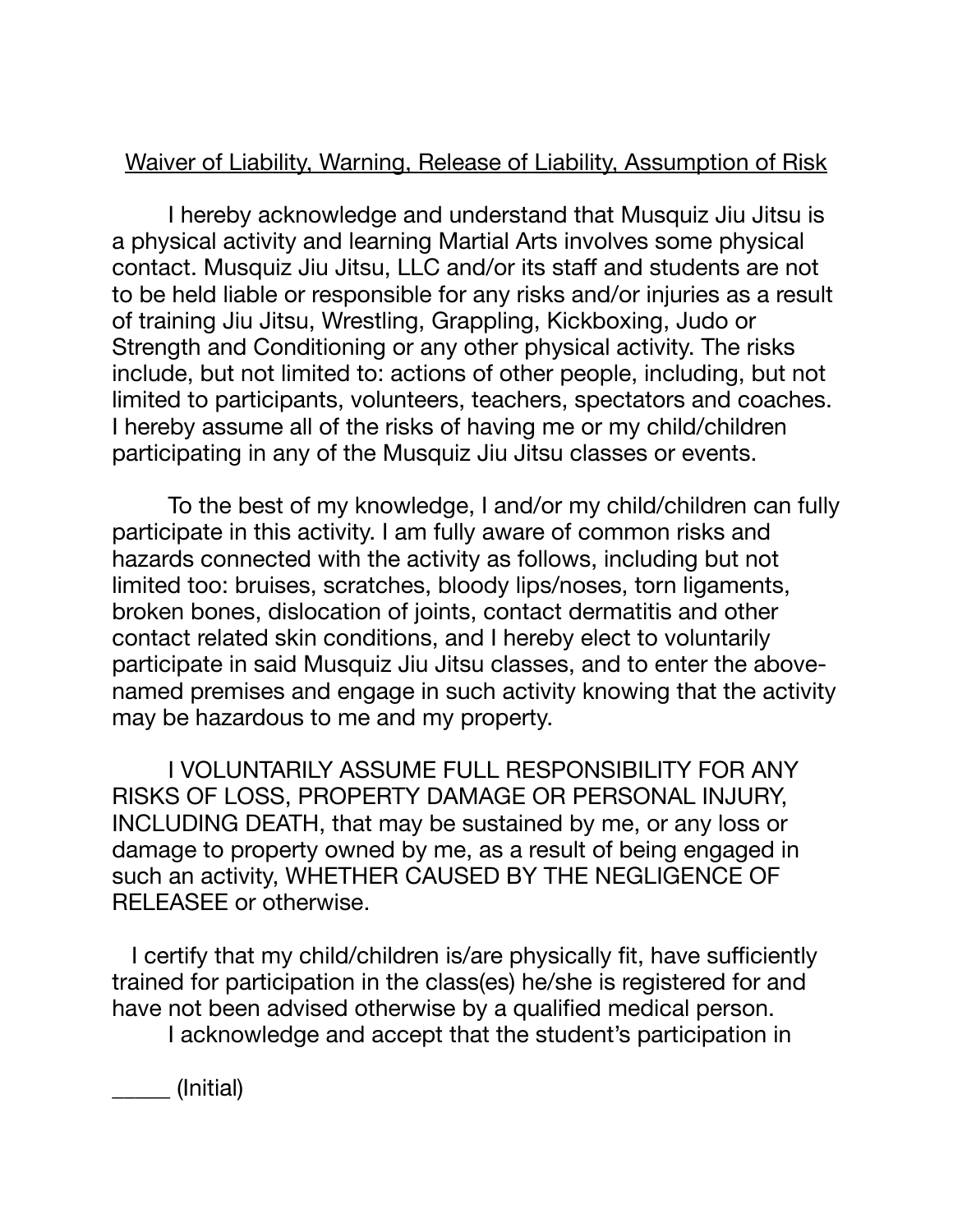activities includes the necessity for the instructor to adjust and correct the student's body form. I am aware that the instructor may, at times, touch the student to correct body position, and I agree such action is necessary and appropriate.

In consideration for participation in the Musquiz Jiu Jitsu programs and other valuable consideration, I hereby RELEASE, WAIVE, DISCHARGE AND COVENANT NOT TO SUE MUSQUIZ JIU JITSU, LLC, JERRY R MUSQUIZ (Owner), their officer, servants agents, employees, instructors, trainers, volunteers (referred to as RELEASEE on this waiver) from any and all liability, claims, demands, actions and causes of action whatsoever arising out of or related to any loss, damage, or injury, including death, that may be sustained by me, child/children or to any property belonging to me, WHETHER CAUSED BY THE NEGLIGENCE OF THE RELEASEE, or otherwise, while participating in such activity, or while in, on or upon the premises where the activity is being conducted or in transportation to and from said premises.

I acknowledge that this Accident Waiver and Release of Liability (AWRL) form will be used by the Musquiz Jiu Jitsu and its sponsors, in which me and/or my child/children may participate and it will govern my actions and responsibilities at said program.

In consideration of my application and permitting me to have my child/children participate in the Musquiz Jiu Jitsu program, I hereby take action for myself, my child/children, my executors, administrators, heirs, next of kin, successors, and assigns as follows:

(A) Waive, release, and discharge from any and all liability for my death, disability, personal injury, property damage, property theft or actions of any kind which may hereafter accrue to me as a result of my and/or my child/children/ward, participation in the Musquiz Jiu Jitsu program.

\_\_\_\_\_ (Initial)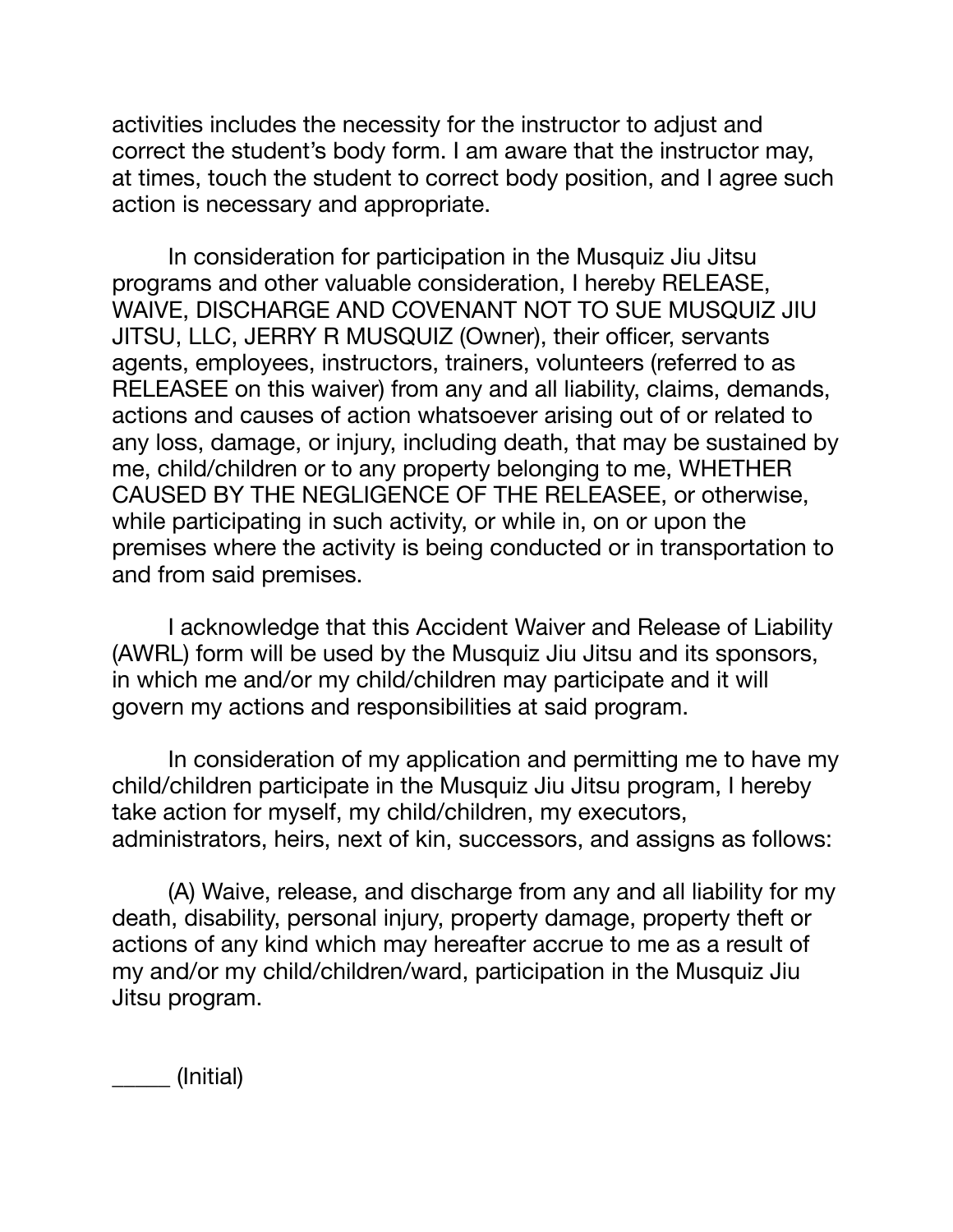(B) Indemnify and hold harmless all entities or persons previously mentioned from any and all liabilities or claims made by other individuals or entities as a result of my child/children/ward actions or my action in its classes, programs or events.

I hereby consent to have medical treatment that may be deemed advisable in the event of injury, accident, and or illness during participation in the program, be given to myself or my child/ children/ward.

I understand that during the Musquiz Jiu Jitsu program activities, classes, programs and events, my child/children/ward and myself may be photographed. I agree to allow my photo, video, or film likeness to be used for any legitimate purpose by the program holders, producers, sponsors, organizers and or assigns.

It is my express intent that this Release and Hold Harmless Agreement shall bind the members of my family and spouse (if any), if I am alive, and my heirs, assigns and personal representative, if I am not alive, and shall be deemed as a RELEASE, WAIVER, DISCHARGE AND COVENANT NOT TO SUE MUSQUIZ JIU JITSU OR ITS OWNERS, COACHES VOLUNTEERS OR STAFF.

IN SIGNING THIS RELEASE, I ACKNOWLEDGE AND REPRESENT THAT I hovered the foregoing Waiver of Liability and Hold Harmless Agreement, understand it and sign it voluntarily as my own free act and deed: no oral representations, statements or inducements, part from the foregoing written agreement, have been made: and I execute this Release for full, adequate and complete consideration fully intending to be bound by same.

I understand that Musquiz Jiu Jitsu is not responsible for anything that occurs outside the storefront. Which is not limited to sidewalks, parking lot, alleyways or any roadway. I acknowledge it is my responsibility to safeguard everything inside and outside my own vehicle.

\_\_\_\_\_ (Initial)